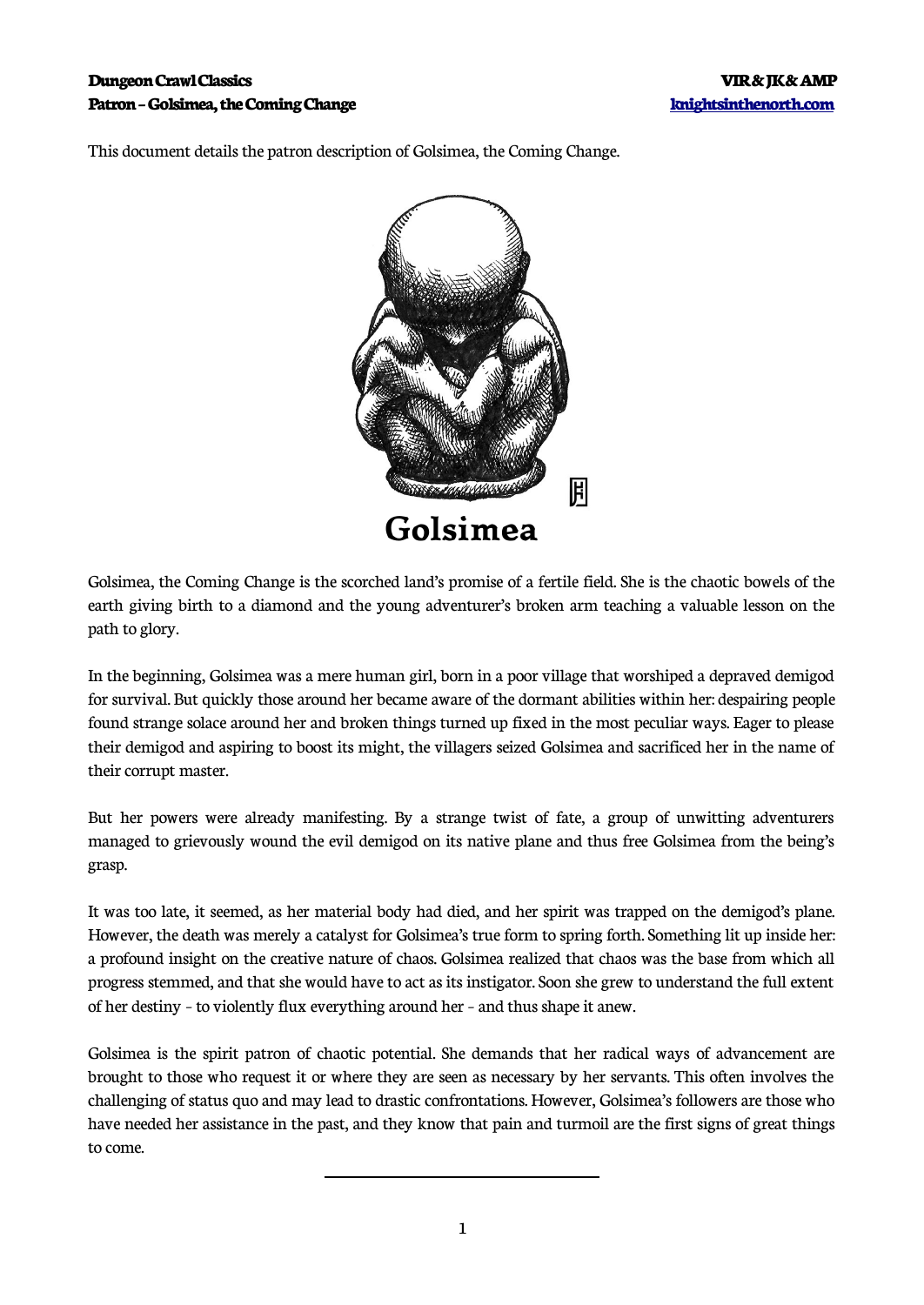# **Patron Bond special:**

- Golsimea is a patron of change, and as such favours creatures of wild potential: human characters gain a +2 bonus on spell checks to bond with her. Additionally, those with rebellious potential in their history or background gain an additional +2 bonus.
- As a patron born of the extreme chaos of the unknown future, Golsimea dislikes those of lawful and neutral alignments. This causes a -4 penalty on spell checks to bond with her, unless the character willingly shifts their alignment to chaotic during the casting process, in which case the modifier reverts to a +4 bonus.
- Upon successfully bonding with Golsimea a character goes through a powerful, cathartic change. They may exchange the places of two of their attribute scores freely, the change is permanent and can happen only once in a lifetime.

# **Invoke Patron – Golsimea:**

 $\overline{\phantom{a}}$ 

*Wishes granted:* Golsimea's powers are varied and different favors serve different needs. Therefore, the caster may always burn one point from their physical attributes (STR, STA, AGI) to lower the *Invoke Patron* effect one step. For example, a caster might burn one point of Strength and one point of Agility to lower a result of 18-19 to a result of 12-13 (two steps).

| Check<br>result | Effect                                                                                                                                                                                                                                                                                                                                                                                                                                                                                                                                                                                                                                                                                                                                                                     |
|-----------------|----------------------------------------------------------------------------------------------------------------------------------------------------------------------------------------------------------------------------------------------------------------------------------------------------------------------------------------------------------------------------------------------------------------------------------------------------------------------------------------------------------------------------------------------------------------------------------------------------------------------------------------------------------------------------------------------------------------------------------------------------------------------------|
| $12 - 13$       | Golsimea bestows the servant a favor. The caster is struck by anxiety and may not act for a turn.<br>However, the caster also gains +6 to all saving throws for the next hour.                                                                                                                                                                                                                                                                                                                                                                                                                                                                                                                                                                                             |
| $14 - 17$       | Golsimea is gracious. The caster is wracked by pain and suffers one point of HP damage. The<br>caster and all allies within 30' may pool their physical attribute modifiers for skill checks for the<br>duration of d4 + CL rounds.                                                                                                                                                                                                                                                                                                                                                                                                                                                                                                                                        |
| $18 - 19$       | This won't do! The caster is flooded with visions of Golsimea and suffers a point of Personality<br>damage. The caster may then command an inanimate object made of wood, metal, crystal, glass,<br>stone, or another similar substance to break. This creates a fracture at the point of the caster's<br>choice and automatically breaks mundane objects, damaging magical objects at Judge's<br>discretion. This is usually enough to break down a door, crack a suit of plate mail, burst an iron-<br>bound chest open, break a wagon in half, or shatter a diamond.<br>However, in the span of 24 hours the object reassembles itself in a bizarre new fashion (any<br>gameplay effects of this are at Judge's discretion, the overall effect is intended as cosmetic) |
| $20 - 23$       | Golsimea wyrds anew. One random mundane object in the caster's possession is ruined in a wild<br>display of destruction (a book is set aflame, a weapon turns to dust, etc.) The caster may then<br>repair one mundane object, which may be up to very large in size and include complex, moving<br>parts and multiple elements. The item so repaired is functional, but somehow distorted and of<br>strange design (again, any gameplay effects are at Judge's discretion). The caster should roll a<br>Luck check (aiming for equal or below): if they succeed, the new distorted object is actually a<br>more advanced design of masterwork quality.                                                                                                                    |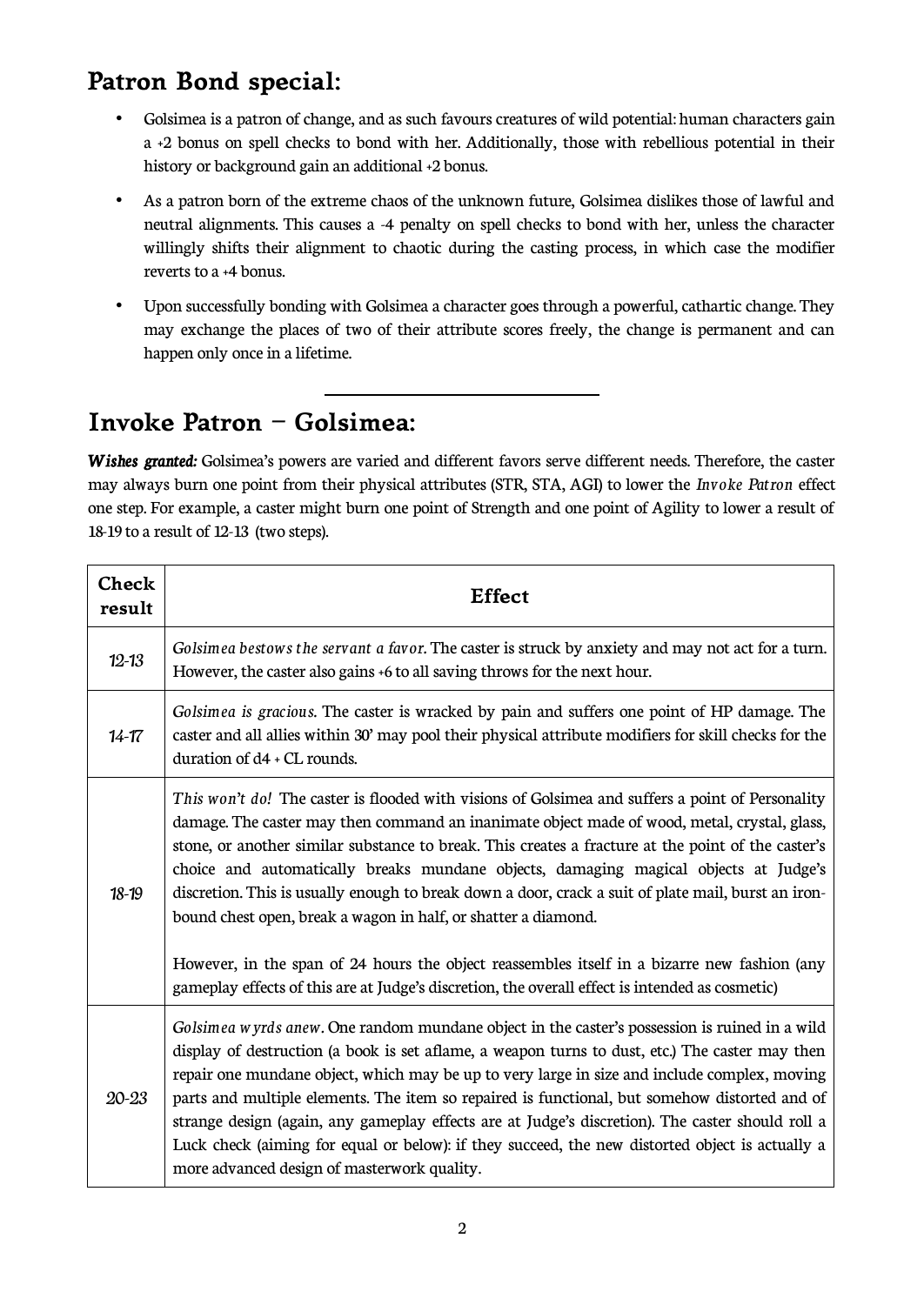| 24-27     | There is a great need for restoration. The caster immediately suffers one point of Strength,<br>Agility and Stamina damage. Then they may heal one ally within line of sight for d16 $+$ CL<br>points, or alternately may restore $d8 + CL$ points of attribute damage to an ally within the same<br>range. In addition all allies within 60' of the caster are cured of any ailment such as paralysis,<br>poison, blindness, disease, etc. |
|-----------|---------------------------------------------------------------------------------------------------------------------------------------------------------------------------------------------------------------------------------------------------------------------------------------------------------------------------------------------------------------------------------------------------------------------------------------------|
| 28-29     | Burn the fields! Three flaming vortexes shoot up from locations designated by the caster. Each<br>vortex is $S'$ in diameter and burns anything caught in it for $4d8 \div CL$ points of damage.<br>Flammable objects are set on fire. After this the caster is stunned for 2d4 rounds (DC 10 Fort save<br>for half) by Golsimea's dramatic reshaping of the world.                                                                         |
| $30 - 31$ | The New Domain. Golsimea enwombs the lands around the caster within her glorious yet<br>unnerving domain. All living beings within a mile radius of the caster are bombarded by visions<br>of their past traumas or hidden desires and fears. This experience may be traumatic in itself, or<br>lead to a better understanding of one's deeper nature.                                                                                      |
|           | The caster and all allies within the domain may pool their attribute modifiers for any skill<br>checks they attempt for the duration of the effect. In addition, the caster's enemies are lost in the<br>dark recesses of their minds, suffering a -10 to all rolls (creatures immune to mental effects are<br>unaffected). These effects last for d8 + CL rounds.                                                                          |
| $32+$     | Form of Golsimea! The caster is enveloped in a shining cocoon of bright, amber light. They are<br>invulnerable and cannot act for as long as the spell lasts. The womb-cocoon is surrounded by an<br>ethereal bubble with a radius of 60'. All allies within that bubble are immune to all fire and cold<br>effects, gain a +6 bonus to AC against all mundane attacks, and are healed d4 + CL points each<br>round.                        |
|           | In addition, all living beings staying in the bubble for two rounds or more are slightly mutated.<br>the mutation is always a visible manifestation of the character's past traumas or hidden desires<br>or fears. Mutation effects should be worked out together between the Judge and the players in<br>question: the change is mainly cosmetic, and any gameplay effects beyond profound<br>introspection are at Judge's discretion.     |
|           | The spell lasts for 3d3 + CL rounds or until the caster decides to end the effect.                                                                                                                                                                                                                                                                                                                                                          |



֦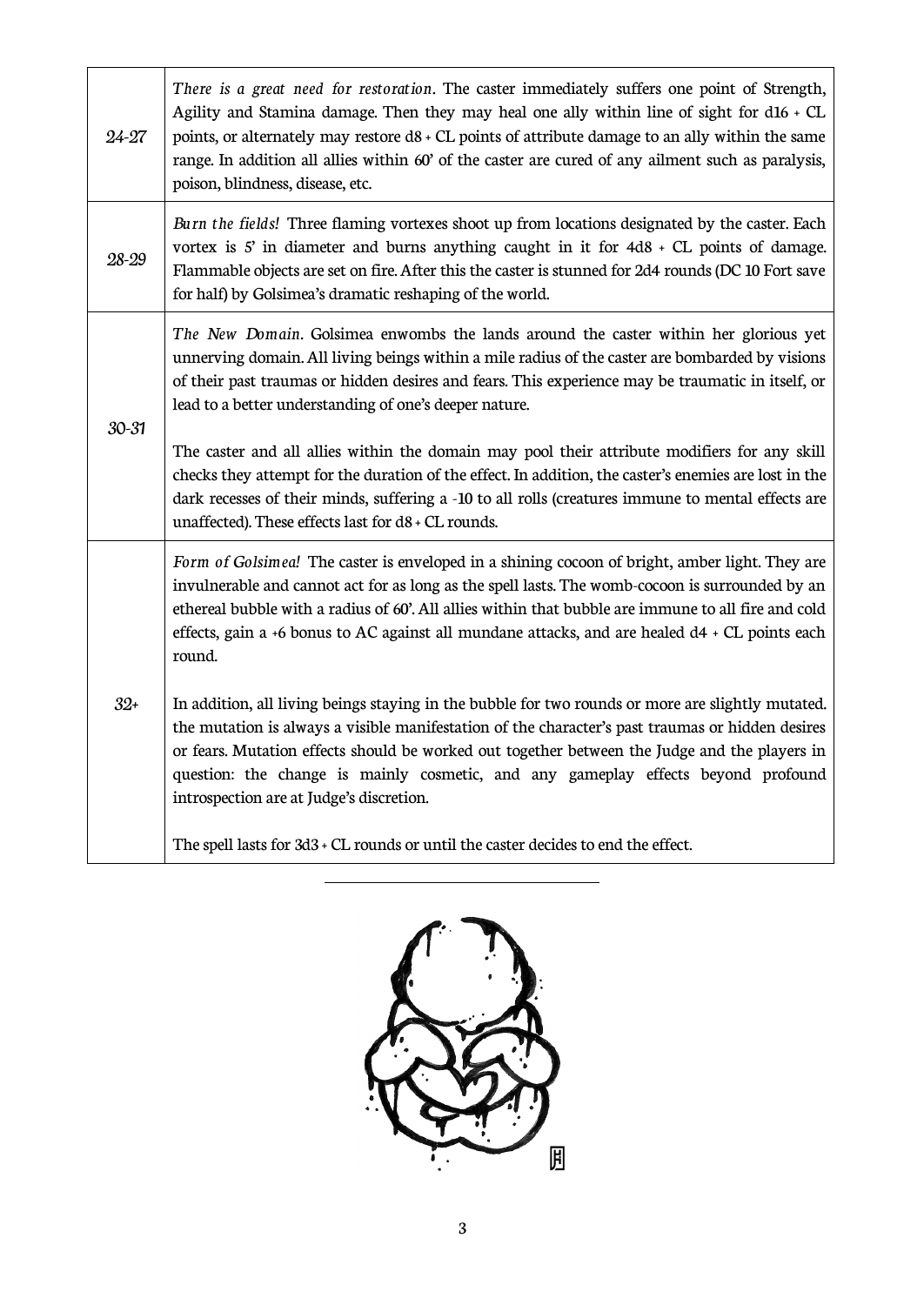# **Patron Taint – Golsimea:**

Golsimea's followers know that chaos and destruction develop into glory and enlightenment. Sometimes this principle is taken to the extreme, and the petitioners often injure and abuse themselves and others for the promise of greatness.

| D <sub>6</sub><br>Result | <b>Taint Effect</b>                                                                                                                                                                                                                                                                                                                                                                                                                                                                                    |
|--------------------------|--------------------------------------------------------------------------------------------------------------------------------------------------------------------------------------------------------------------------------------------------------------------------------------------------------------------------------------------------------------------------------------------------------------------------------------------------------------------------------------------------------|
| 1                        | Mentally and physically broken people start to flock to the caster for help and succour. If this<br>result is rolled a second time, the petitioner's demands become more aggressive, and some may<br>even try to pick the caster's pockets or do similar mischief to take advantage of the caster.                                                                                                                                                                                                     |
|                          | If the effect is rolled a third time the people coming to the caster may even be angry at the caster<br>and blame them for their troubles, which can even lead to violence if their demands aren't met.                                                                                                                                                                                                                                                                                                |
| $\mathfrak{2}$           | The essence of Golsimea seeps into the caster. The eyes of the caster take on a permanent<br>bewildered appearance, and they become prone to bursts of frustration at the face of even the<br>smallest adversity. If the result is rolled a second time they start to mumble constantly about their<br>past and the troubles they've had.                                                                                                                                                              |
|                          | If this result is rolled a third time the caster cannot help but reveal their traumas and fears and<br>desires to all willing to listen, turning them into quite a social burden.                                                                                                                                                                                                                                                                                                                      |
| 3                        | The caster sees into his or her own soul and is shocked and thrilled at its insecurity and<br>tenebrosity. This sight becomes and obsession and the caster cannot focus on anything else for the<br>next d4 rounds (they may move if goaded by an ally).                                                                                                                                                                                                                                               |
|                          | When the caster reaches civilization, they immediately try to find the most skilled local artist to<br>create a representative piece in whatever medium the artist is expert at. This costs at least 100 gp<br>to commission, and the caster is ready to sell or barter any of their possessions to fund this<br>obsession. The finished artwork is a personal treasure of the caster and he or she wants to keep it<br>safe at almost any cost. This effect repeats every time this effect is rolled. |
| $\overline{4}$           | The caster is lost in the troubles of others. He or she becomes absent-minded and is easily<br>sidetracked from the task at hand. They permanently suffer a -1 penalty to all checks requiring<br>intense concentration. If this result is rolled a second time they also start to manifest a -2 penalty<br>to all Personality rolls in social situations due to their intense expressions of sympathy.                                                                                                |
|                          | If this result is rolled a third time, the caster becomes obsessed with helping others. This aid often<br>manifests in Golsimea's chaotic and haphazard fashion and will most likely lead to even more<br>trouble.                                                                                                                                                                                                                                                                                     |
| 5                        | The caster takes on the appearance of a child! When this effect is rolled the first time the caster<br>grows shorter, suffering a -5' penalty to their speed. If the result is rolled a second time the caster<br>becomes even more young, suffering a further -5' penalty to speed and sufffering a -4 penalty to<br>all social checks requiring authority due to their childlike appearance.                                                                                                         |
|                          | If the result is rolled a third time the caster becomes a toddler, and effectively reverts into the<br>Judge's control.                                                                                                                                                                                                                                                                                                                                                                                |